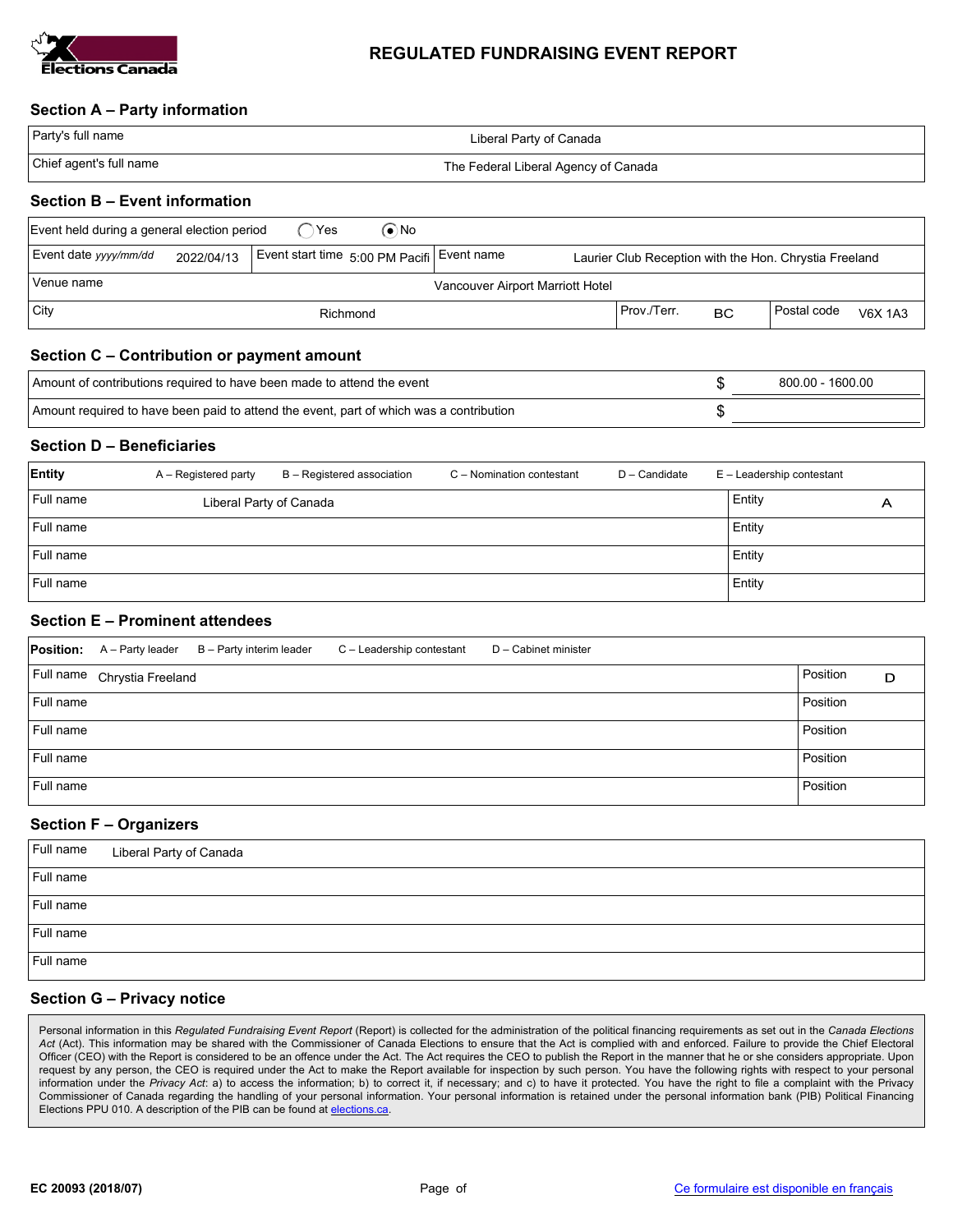

## Section H – List of attendees

| No.            | <b>Surname</b>   | Given name | <b>Middle initial</b> | City                     | Prov. / Terr. | Postal code    |
|----------------|------------------|------------|-----------------------|--------------------------|---------------|----------------|
| $\mathbf{1}$   | Akbar            | Mohammad   |                       | Surrey                   | <b>BC</b>     | <b>V4N 2J7</b> |
| $\overline{2}$ | <b>Bains</b>     | Parm       |                       | Richmond                 | <b>BC</b>     | <b>V7A 4B9</b> |
| 3              | Bal              | Saran      |                       | Surrey                   | <b>BC</b>     | V3S 9H3        |
| 4              | Berar            | Abtar      |                       | Vancouver                | <b>BC</b>     | <b>V6M 2B7</b> |
| 5              | <b>Boscariol</b> | Celso      |                       | Burnaby                  | <b>BC</b>     | <b>V5A 1B9</b> |
| 6              | Booth            | Mary-Ann   |                       | <b>West Vancouver</b>    | <b>BC</b>     | <b>V7T 1R3</b> |
| $\overline{7}$ | Bull             | Peter      |                       | Vancouver                | <b>BC</b>     | <b>V6N 2R7</b> |
| 8              | Cheema           | Gulzar     | S.                    | Surrey                   | <b>BC</b>     | V3S 8N9        |
| 9              | Haji             | Al-Karim   |                       | Vancouver                | <b>BC</b>     | <b>V6P 2C4</b> |
| 10             | He               | Xiaomei    |                       | Richmond                 | <b>BC</b>     | <b>V6Y 3W9</b> |
| 11             | Hoff             | David      |                       | Vancouver                | <b>BC</b>     | <b>V6S 1P7</b> |
| 12             | Kanani           | Aly        |                       | <b>West Vancouver</b>    | <b>BC</b>     | V7S 1W5        |
| 13             | Kaplan           | David      |                       | Vancouver                | <b>BC</b>     | <b>V6J 2T8</b> |
| 14             | Kelly            | Kathleen   |                       | Vancouver                | <b>BC</b>     | <b>V6N 2R7</b> |
| 15             | Kular            | sandip     |                       | Surrey                   | <b>BC</b>     | V3S 8R6        |
| 16             | Lalji            | Karim      |                       | <b>West Vancouver</b>    | <b>BC</b>     | V7S 1Z5        |
| 17             | Lee              | Richard    |                       | Burnaby                  | <b>BC</b>     | <b>V5A 1L8</b> |
| 18             | McHarg           | Nancy      |                       | North Vancouver          | <b>BC</b>     | <b>V7M 0A6</b> |
| 19             | McHarg           | Elaine     |                       | <b>West Vancouver</b>    | <b>BC</b>     | <b>V7T 1H2</b> |
| 20             | Miao             | Wilson     |                       | Richmond                 | <b>BC</b>     | <b>V6Y 1N3</b> |
| 21             | Milne            | Ken        |                       | Surrey                   | <b>BC</b>     | V4A 3G1        |
| 22             | Murphy           | Caroline   | J.                    | Vancouver                | <b>BC</b>     | <b>V6K 4T1</b> |
| 23             | Nijjar           | Narinder   | S.                    | Richmond                 | <b>BC</b>     | <b>V7A1C1</b>  |
| 24             | Ojagh            | Sholeh     |                       | <b>West Vancouver</b>    | <b>BC</b>     | <b>V7V 1A4</b> |
| 25             | Ross             | Sason      |                       | Vancouver                | <b>BC</b>     | <b>V6M 1J5</b> |
| 26             | Saddy            | Rikia      |                       | Vancouver                | <b>BC</b>     | <b>V6N 3P7</b> |
| 27             | Sandhu           | Jas        |                       | Vancouver                | <b>BC</b>     | <b>V5R1M3</b>  |
| 28             | Sandhu           | Harjit     |                       | Richmond                 | <b>BC</b>     | <b>V6V 2K8</b> |
| 29             | Sekhon           | Devinder   |                       | <b>Surrey Upper West</b> | <b>BC</b>     | V3X 2Z8        |
| 30             | Sidhu            | Daljit     | S.                    | Vancouver                | <b>BC</b>     | <b>V5P 2M3</b> |
| 31             | Soheili          | Shahin     |                       | Langley                  | <b>BC</b>     | V2Y 0S9        |

| Party's full name       | Venue name                       | Event date | 2022/04/13 |
|-------------------------|----------------------------------|------------|------------|
| Liberal Party of Canada | Vancouver Airport Marriott Hotel | vyyy/mm/dd |            |